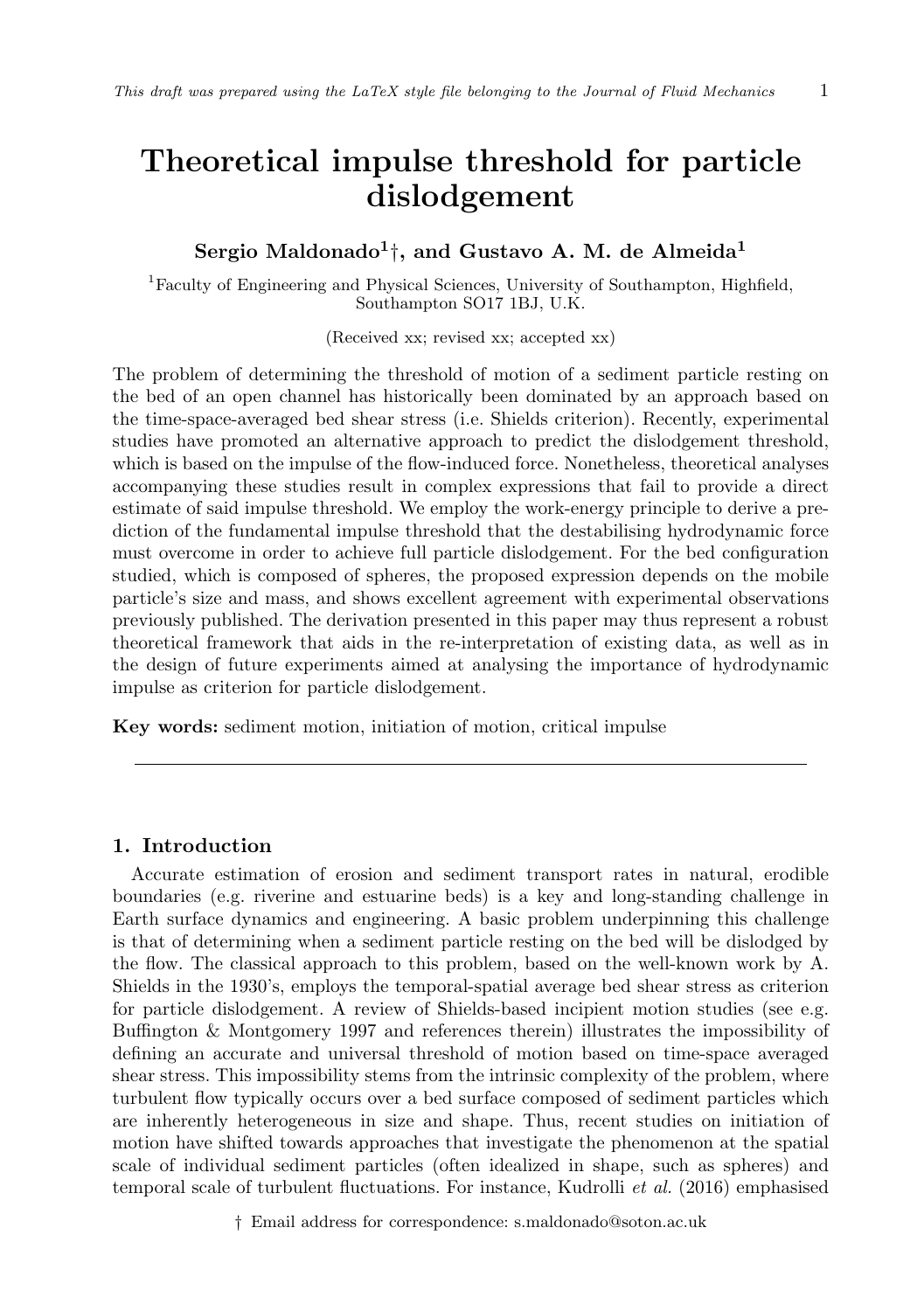the effect of the torque induced by all relevant forces on a spherical particle under steady flow conditions. Other studies have focused instead on the influence of turbulence on initiation of particle motion (e.g. Heathershaw & Thorne 1985; Nelson et al. 1995; Sumer et al. 2003), attributing the latter to the peak velocity magnitude of hydrodynamic fluctuations. Building on this line of thought, Diplas et al. (2008) (and subsequent studies discussed below) demonstrated the importance of both magnitude and duration of turbulent fluctuations in determining whether initiation of motion will occur, thus establishing a particle dislodgement criterion based on the impulse of the fluctuating hydrodynamic force (as opposed to its instantaneous maxima). The present paper is aimed at providing a theoretical analysis for said impulse-based criterion.

The pioneering experiments by Diplas et al. (2008) demonstrated the importance of impulse for particle dislodgement by carefully controlling and systematically manipulating the magnitude and duration of the destabilising force. This work paved the way for other studies supporting the idea of employing impulse (as opposed to either instantaneous or time-averaged forces) as criterion for dislodgement of individual particles. Nevertheless, theoretical models derived so far to support this concept (Diplas et al. 2008; Valyrakis et al. 2010, 2013; Celik et al. 2010) result in complex relations that do not necessarily predict directly the impulse threshold for particle dislodgement for a given bed configuration, thus limiting the interpretation of results obtained from their corresponding, rather insightful experiments. For example, both Diplas et al. (2008) and Valyrakis et al. (2010) analytically studied the problem by considering time-independent hydrodynamic forces acting on a resting particle (in the case of the former, only lift was considered), yielding second-order differential equations of motion and their respective solutions. Although these studies relate forces and their durations (not necessarily via simple expressions), they do not provide a direct prediction of the critical impulse for dislodgement; and the condition that the force be time-independent (i.e. a pulse) is unnecessarily restrictive, as we show later. Valyrakis et al. (2013) and Celik et al. (2010) instead invoked energy principles in their respective theoretical analyses. Valyrakis et al. (2013) employed the concepts of work done on the particle and consequent gain in mechanical energy, but, as with Diplas et al. (2008) and Valyrakis et al. (2010), the dislodgement relation obtained does not provide an estimated value for the impulse threshold. Celik et al. (2010) approached the problem by considering a critical drag force capable of dislodging the particle, which is computed by defining a hypothetical initial velocity that the particle would require in order to gain the necessary kinetic energy to overcome the local elevation threshold for dislodgement. This approach is employed to predict a critical initial velocity, with good results, but the assumption of a non-zero initial particle velocity does not represent the condition of initiation of motion from rest; and as with previously discussed studies, a prediction of the critical impulse (not velocity) is not provided (see §3.2). All the above-mentioned approaches also depend critically on empirical coefficients such as drag, lift and energy transfer.

In this paper, we employ the work-energy principle to derive an expression for the magnitude of impulse threshold necessary for particle dislodgement. The proposed criterion is defined in terms of the time-varying force exerted on the particle by the flow (and not the flow variables producing said force), which enables us to derive a relation that is simple and independent of empirical coefficients such as drag and lift. The resulting criterion, which depends on the mobile particle's size and mass for the bed setting investigated, shows excellent agreement with previously published experimental observations.

The derivation of the theoretical impulse threshold is detailed in §2, whereas validation against experiments is presented in §3. Concluding remarks are discussed in §4. Complementary derivations are presented in Appendices A and B.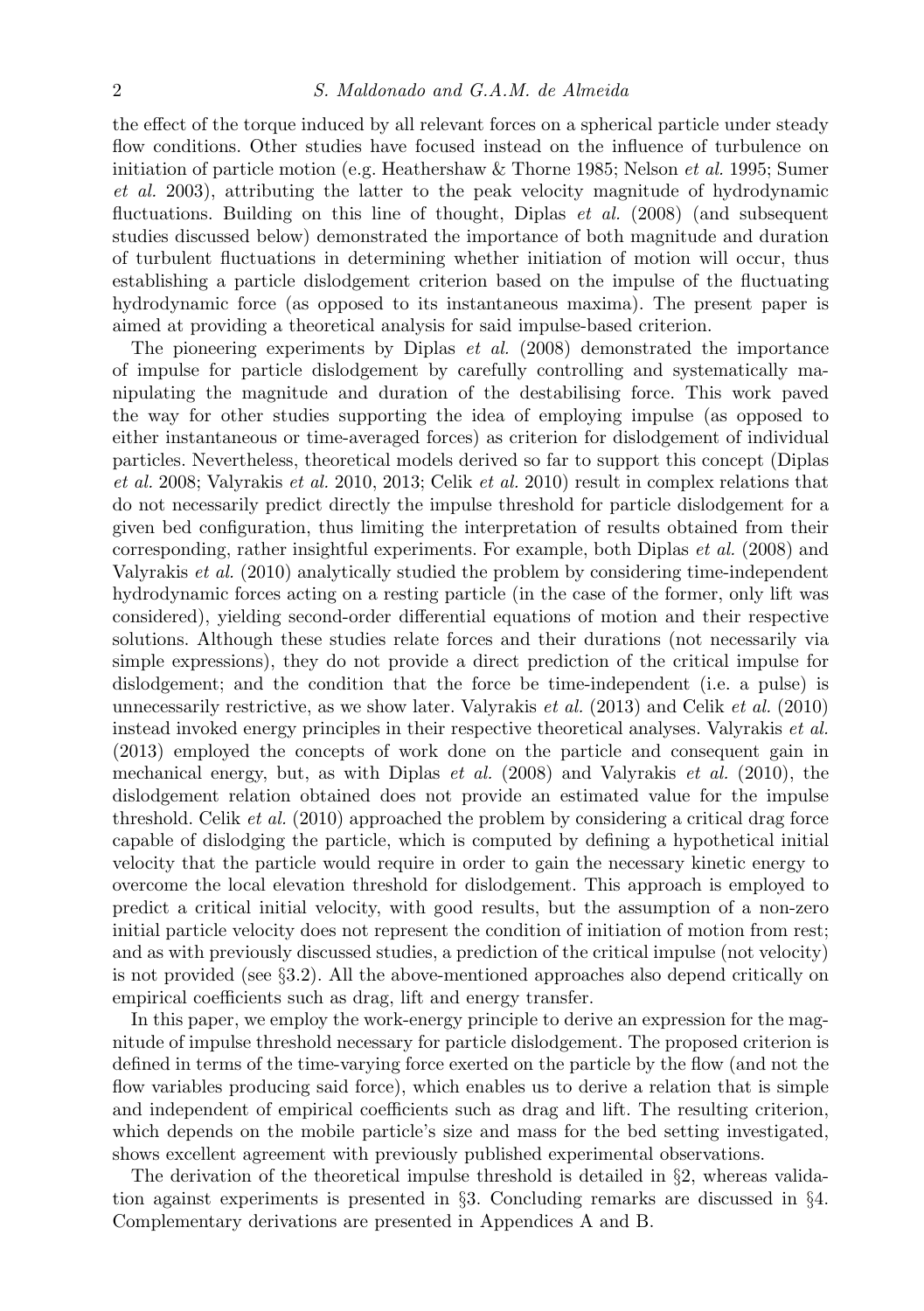

Figure 1. Sketch of the problem. Left: 3D rendered image of the setting consisting of four spheres of equal radii  $r$ , where the mobile particle rests on top of three fixed and densely packed spheres, which in turn lie on a horizontal plane; initial and final (dislodged) positions of the particle's centroid are denoted by points A and B, coloured blue and red (online version), respectively. Middle: Side view illustrating the trajectory  $C$  followed by the particle during dislodgement, and the centroid's angular displacement  $\alpha$  with respect to the pivot axis P. Right: Top view.

#### 2. The impulse threshold

We are concerned with the conditions leading to full particle dislodgement, defined as the event when a sediment particle originally at rest on the bed surface is transported to a different location on the bed (hereinafter we avoid the alternative terms 'incipient motion' or 'initiation of motion', which may evoke local particle movement not necessarily leading to a different resting position). We focus on the bed configuration employed in reference works (Diplas et al. 2008; Valyrakis et al. 2010, 2013; Celik et al. 2010, 2013), where a mobile spherical particle rests on top of three, equal-sized, fixed, well-packed spheres, as depicted in fig. 1 (the same diameter of both top and base spheres is assumed unless otherwise stated). A Cartesian frame of reference is adopted, where  $x, y$  and z denote streamwise, transverse and vertical coordinates, respectively. Fundamentally, to achieve full dislodgement, the work done on the particle by the net external forces must be sufficient to overcome the elevation threshold resulting from the local micro-topography. This happens when the particle originally at rest in stable equilibrium (point  $A$ ) moves to a higher, unstable position, where an infinitesimally small streamwise force acting at its centre of mass will lead to a new resting position (point  $B - a$  separatrix in the context of oscillators). Therefore, the minimum work required for full dislodgement can be defined for the condition of the sphere reaching point  $B$  with null kinetic energy. It is assumed that the particle is dislodged by rolling from  $A$  to  $B$ , which is in agreement with experimental evidence that highlights this entrainment mode as the most common for near-threshold conditions (see e.g. Fenton & Abbott 1977; Celik et al. 2010; Kudrolli et al. 2016). Moreover, it may be argued that this trajectory and type of motion (as opposed to sliding) minimises the energy required to get to  $B$  from  $A$ , and is thus in line with our objective of finding a fundamental energy threshold for dislodgement. Since the sphere rolls without sliding, static friction forces act at the points of contact between the mobile and the base spheres, which in turn create a resultant torque about the rolling particle's centre of mass. However, since the mobile sphere arrives at point B with no angular velocity (we assume null kinetic energy at point  $B$ ), no net work is done by this torque on the sphere, and so we exclude static friction forces from our derivation below. For partly-exposed particles like the one under consideration, the net hydrodynamic force may not act exactly at the particle's centre of mass. However, without much knowledge on the actual line of action of said force (Kudrolli *et al.* 2016), we assume that it does for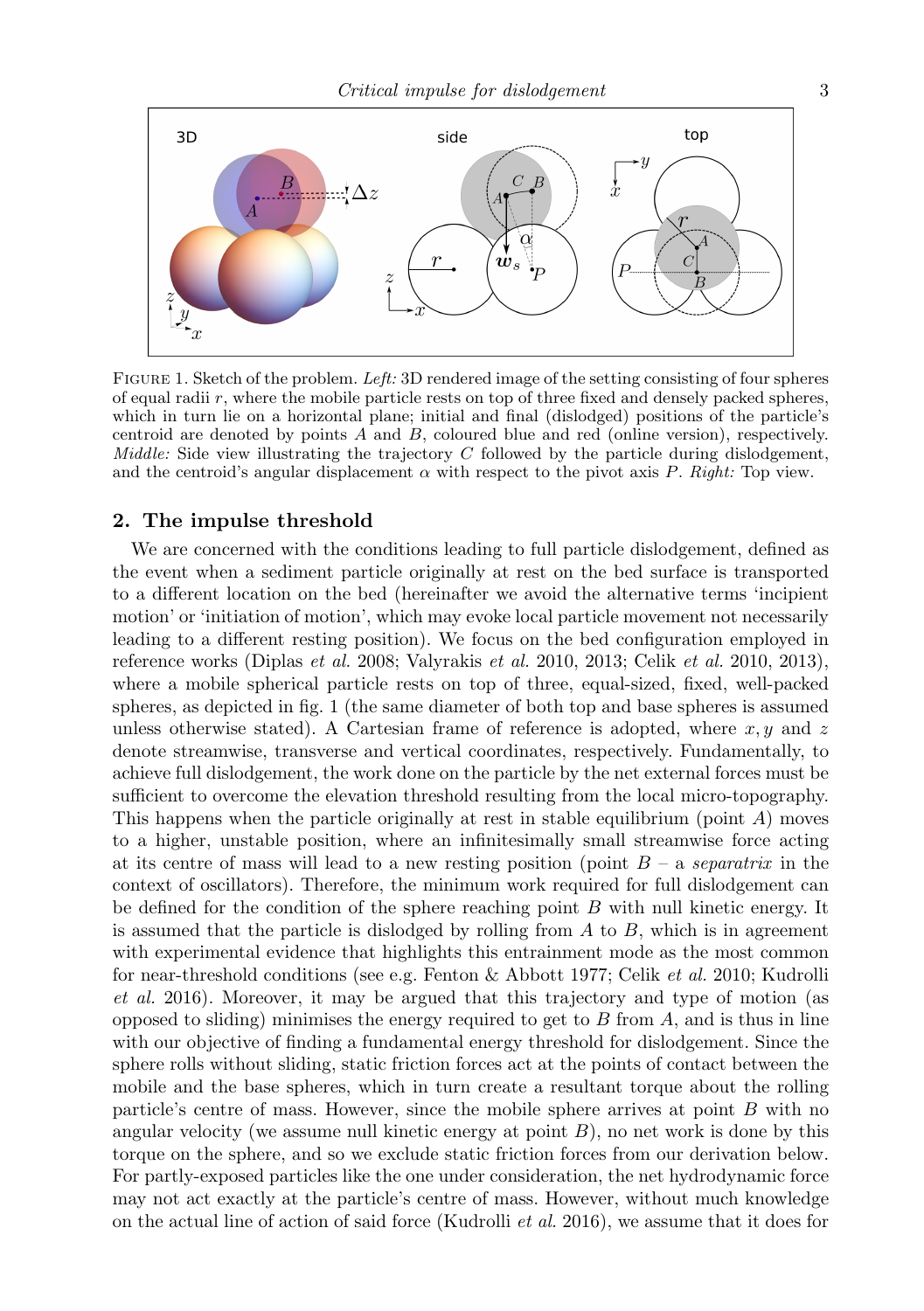simplicity, as typically done in similar studies (e.g. Kudrolli *et al.* 2016; Valyrakis *et al.* 2010; Celik et al. 2010).

Consider the net force acting on the mobile sphere's centre of mass at any time  $t$ during a dislodgement event of duration  $T = t_1 - t_0$ ,  $\boldsymbol{F}(t) = \boldsymbol{F}_H(t) + \boldsymbol{w}_s + \sum \boldsymbol{N}_i(t);$ where  $\boldsymbol{F}_H(t)$  is the net hydrodynamic force (see discussions below);  $\boldsymbol{w}_s = (\rho_s - \rho) V \boldsymbol{g}$ is the submerged weight of the particle of volume V and density  $\rho_s$ , immersed in a fluid of density  $\rho$ , with g representing the gravitational acceleration; and  $\sum N_i(t)$ , with  $i = 1, 2, ..., p$ , is the sum of p normal reaction (constraint) forces acting at the p contact points between the mobile and base particles (e.g. in fig. 1,  $p = 2$  for  $t_0 < t \leq t_1$ ). Applying the work-energy principle to the sphere moving along the trajectory  $C = s(t)$ connecting points  $A$  and  $B$ , and recalling that its change in kinetic energy is taken as null, yields  $\int_C \bm{F}(t) \cdot d\bm{s} = \int_C \bm{F}_H(t) \cdot d\bm{s} + \int_C \bm{w}_s \cdot d\bm{s} + \sum_i \int_C \bm{N}_i(t) \cdot d\bm{s} = 0$ ; which, after noting that  $N_i \cdot ds = 0$ , leads to the dislodgement condition

$$
\int_C \boldsymbol{F}_H(t) \cdot d\boldsymbol{s} = \int_{t_0}^{t_1} \boldsymbol{F}_H(t) \cdot \frac{d\boldsymbol{s}}{dt} dt > w_s \, \Delta z,\tag{2.1}
$$

where  $w_s \equiv ||\boldsymbol{w}_s||$  and  $\Delta z$  is the elevation gained by the particle's centre of mass (i.e. the vertical distance between points A and B). Since the particle is at rest at  $t_0$ , its velocity  $v(t) \equiv ds(t)/dt$  relates, through Newton's second law, to its own mass and acceleration, m and  $a(t)$ , respectively, and  $F(t)$  as follows:

$$
\boldsymbol{v}(t) \equiv \int_{t_0}^t \boldsymbol{a}(\tau) d\tau = \frac{1}{m} \int_{t_0}^t \boldsymbol{F}(\tau) d\tau.
$$
 (2.2)

Substitution of  $(2.2)$  in  $(2.1)$  yields the following dislodgement criterion in terms of time integrals of all relevant forces (i.e. impulses):

$$
\int_{t_0}^{t_1} \boldsymbol{F}_H(t) \cdot \left[ \int_{t_0}^t \boldsymbol{F}_H(\tau) d\tau + \boldsymbol{w}_s(t - t_0) + \sum_i \int_{t_0}^t \boldsymbol{N}_i(\tau) d\tau \right] dt > m w_s \Delta z.
$$
 (2.3)

Eq. (2.3) represents an exact condition to be verified if dislodgement is to take place. However, in this form it is of no practical use. The above relation can be simplified under the assumption that the mobile sphere is highly exposed to the flow, such that i) the angular displacement of the particle's centroid during dislodgement with respect to the pivot axis P is small (see  $\alpha$  in fig. 1); and ii)  $\mathbf{F}_H$  is dominated by the drag component acting predominantly in the streamwise  $(x)$  direction, which is supported by experimental evidence on similar bed configurations (Fenton & Abbott 1977; Celik et al. 2010; Schmeeckle et al. 2007). Under these assumptions, approximately  $\boldsymbol{F}_H \perp \boldsymbol{w}_s$ and  $\mathbf{F}_H \perp \mathbf{N}_i$  for all t during the dislodgement event, thus leading to vanishing of the second and third dot products in the left-hand-side of (2.3). (See Appendix A for a more rigorous treatment of eq. 2.3 and discussion on these assumptions.) Further noting that  $\mathbf{F}_H(t) \cdot \mathbf{F}_H(\tau)$  represents a symmetric function  $f(t,\tau)$ , such that  $f(t,\tau) = f(\tau,t)$ , we obtain

$$
\int_{t_0}^{t_1} \mathbf{F}_H(t) \cdot \int_{t_0}^t \mathbf{F}_H(\tau) d\tau dt = \frac{1}{2} \int_{t_0}^{t_1} \int_{t_0}^{t_1} f d\tau dt = \frac{1}{2} \int_{t_0}^{t_1} \mathbf{F}_H(t) dt \cdot \int_{t_0}^{t_1} \mathbf{F}_H(\tau) d\tau. \tag{2.4}
$$

Combination of (2.4) and the assumption of approximate orthogonality between  $\mathbf{F}_H$ and both  $w_s$  and  $N_i$  discussed above, permits significant simplification of (2.3) (see Appendix A). This simplification represents an approximate estimate of the magnitude of the critical impulse imparted to the particle during  $T, J_c$ , that a destabilising hydro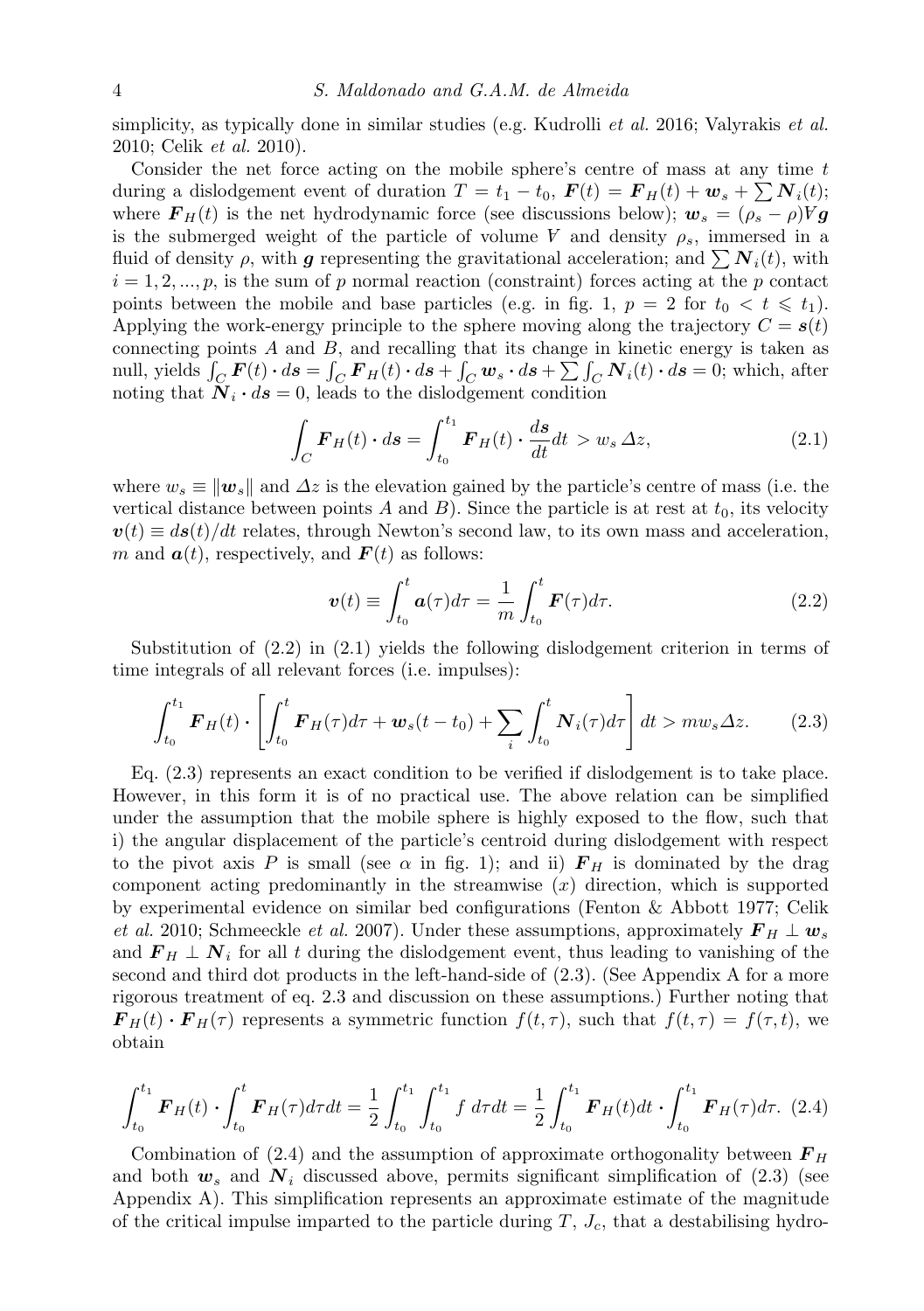dynamic force (capable of doing work on the particle) must overcome in order to achieve full dislodgement; namely:

$$
\left\| \int_{t_0}^{t_1} \boldsymbol{F}_H(t) dt \right\| \equiv J_c \approx \sqrt{2m w_s \Delta z} . \tag{2.5}
$$

The elevation threshold  $\Delta z$  is left as a free parameter in (2.5) for reasons that become clear in §3.2. Note, however, that for certain ideal configurations,  $\Delta z$  has analytical solutions. For instance, data employed for validation in §3.1 are derived from the experimental setting depicted in fig. 1, for which it can be shown that (see Appendix B)

$$
\Delta z = \left(\frac{3 - 2\sqrt{2}}{\sqrt{3}}\right)r,\tag{2.6}
$$

where r is the radius of the spheres. The mass of the mobile sphere,  $m$ , appearing in (2.5) merits some discussion. If  $\mathbf{F}_H(t)$  is taken as the total hydrodynamic force exerted on the mobile particle by the surrounding fluid (that is, excluding the buoyancy force, which is already accounted for in  $w_s$ ) – i.e. the integral of pressure and shear stresses over the surface of the sphere (minus the buoyancy force) – then  $m$  represents the actual mass of the sphere, i.e.  $m = \rho_s V$ . However, direct measurement of  $\boldsymbol{F}_H(t)$ , thus defined, is extremely challenging. For this reason, experimentalists and modellers alike typically estimate this force via parametrisations strictly applicable to non-accelerating particles (drag and lift coefficients being the prime examples). This in turn prompts the need to account for the effect of the particle's acceleration separately, which is typically done via the added mass coefficient, M, by modifying the sphere's mass as  $m = (\rho_s + M\rho)V$ . The theoretical value of  $M = 0.5$  for a sphere, arising from potential flow theory, is commonly employed in studies dealing with the dynamics of bed particles (see e.g. Barati et al. 2018 for a recent review on saltating particle models). Although derived from inviscid flow theory, the value of  $M \approx 0.5$  also appears to be supported by experiments with spheres in real (viscous) flows (see e.g. Pantaleone & Messer 2011). In general, if the added mass effect must be considered (either through a theoretically or empirically defined value of M) due to the treatment of  $F_H$  discussed above, (2.5) becomes

$$
J_c \approx \frac{4}{3} \rho \pi r^3 \sqrt{2\left(s+M\right)\left(s-1\right)g\Delta z} \,,\tag{2.7}
$$

with  $s \equiv \rho_s/\rho$  being the particle's relative density and  $g \equiv ||g||$ . The proposed criterion for critical impulse, derived for spherical particles, is solely dependent on the particle's size and density (that is, if  $M = 0.5$  is adopted), and is applicable to a hydrodynamic timevarying force of arbitrary duration. This contrasts with expressions previously derived for the same bed configuration, as discussed in §1. The (relative) lack of empirical coefficients in our derivation is in good measure achieved by the very definition of the criterion, which expresses the dislodgement condition as a function of the hydrodynamic force exerted on the particle, rather than the flow variables inducing said force. Naturally, coefficients such as drag will be necessary in practice when relating the fluid force exerted on the particle to local hydrodynamic parameters (see §3.2). However, this is beyond the scope of the present paper, the main aim of which is to provide a theoretical analysis of existing experiments devoted to exploring the role of hydrodynamic impulse as criterion for dislodgement.

Even though derivation of (2.5) implicitly assumes a horizontal channel (the simplifying assumptions invoked depend on this condition), the effect of the local slope is accounted for via  $\Delta z$ , which will be affected by variations in the local micro-topography. However,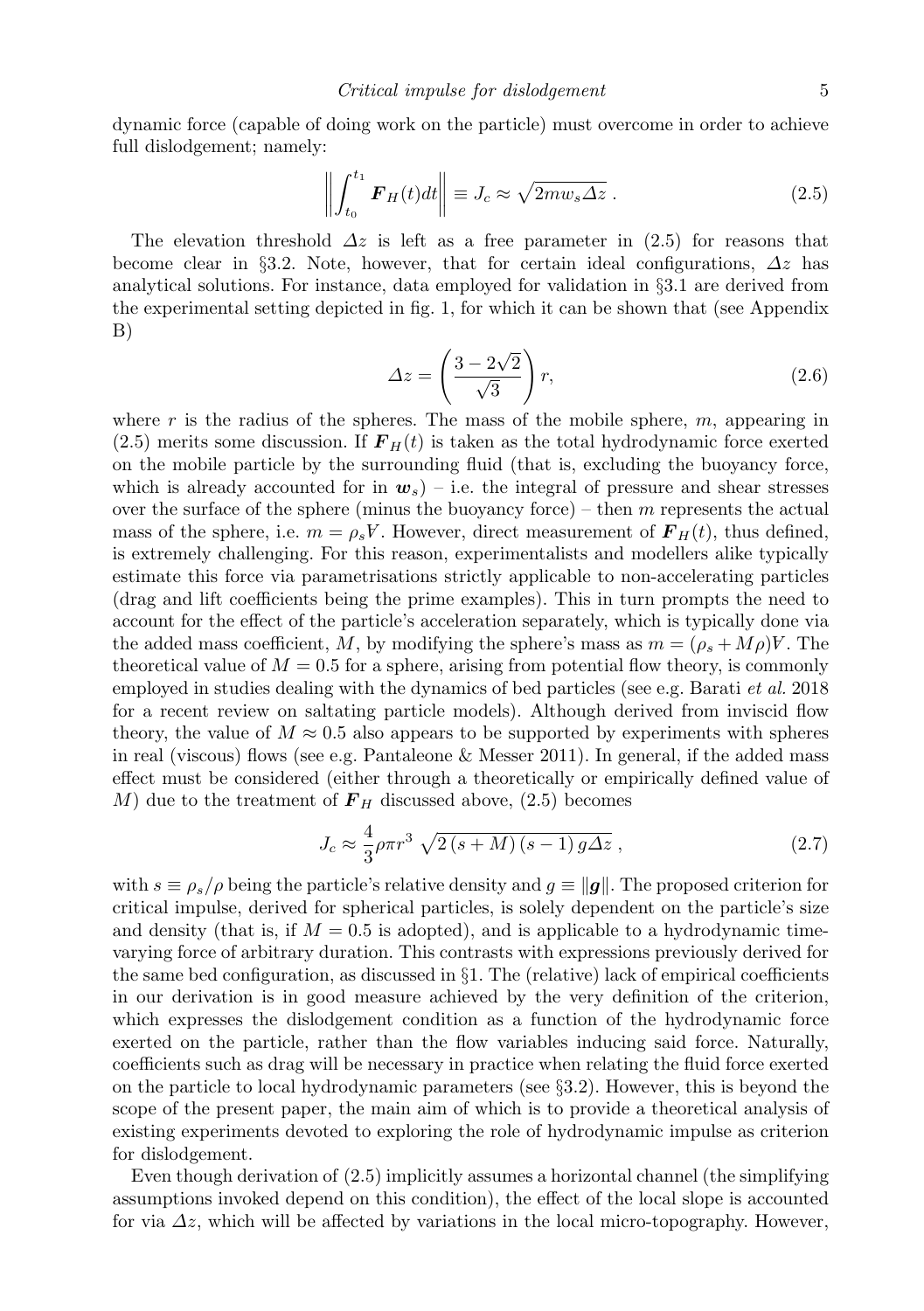use of (2.5) and (2.7) should be restricted to applications involving horizontal or nearlyhorizontal channels, given that terms neglected in  $(2.3)$  are anticipated to grow in importance for steep slopes. In deriving (2.5), we have also assumed exclusively forces capable of doing work on the particle (but note that this is not a restriction of the full condition, eq.  $2.3$  – i.e. hydrodynamic forces too small to move the particle will simply not comply with the inequality). For the setting considered (fig. 1), the maximum force opposing motion will be found at the initial position (see end of §3.3).

#### 3. Comparison against experiments

In order to test the validity of the theoretical impulse threshold for particle dislodgement proposed here, we compare predictions of (2.5) and (2.7) against experiments by Celik et al.  $(2013)$ , Celik et al.  $(2010)$ , Diplas et al.  $(2008)$  and Valyrakis et al.  $(2010)$ . All these experiments deal with a setting similar to that illustrated in fig. 1, where a mobile spherical particle rests on top of three, fixed, well-packed spheres. Celik *et al.* (2010, 2013) employed identical-size top and base spheres, with  $s = 2.3$  and  $r = 6.35$ mm, subject to water flow. On the other hand, Diplas *et al.* (2008) and Valyrakis *et al.* (2010) investigated different combinations of top and base metallic spheres' sizes subject to electromagnetic flux. For each of the above experiments, the parameters measured and methodologies vary, allowing us to test the derived theoretical prediction of critical impulse under different conditions, as detailed next.

#### 3.1. Direct comparison (impulse)

The most direct comparison is made against the experiments by Celik *et al.* (2013), who measured pressure time histories at four points on the surface of a stationary sphere, which were then used to obtain a direct estimate of the force (and thus impulse) responsible for the dislodgement of another, otherwise-identical mobile sphere subject to the same flow conditions. Celik *et al.*  $(2013)$  estimate impulse threshold from measurements of the (streamwise-aligned) drag force, in line with the assumptions we have invoked in §2. We select for comparison run U8 in the referred publication, which reports the lowest frequency of particle dislodgement events observed (namely, 0.14 dislodgement events per minute), which can be interpreted as the experimental conditions that are closest to a fundamental threshold for dislodgement. For run U8, Celik et al. (2013) report a mean value of the critical impulse of  $0.0002$  Ns. For this experimental setting, use of  $(2.7)$ , with  $M = 0.5$  and  $\Delta z$  computed from (2.6), yields a prediction of the critical impulse of  $2.27 \times 10^{-4}$  Ns. In other words, the proposed criterion shows a virtually exact agreement (to the precision reported by Celik et al. 2013) with these experimental results.

#### 3.2. Indirect comparison (pseudo-impulse)

Next, we consider the experiments by Celik *et al.* (2010), who measured the streamwise component of the fluid velocity, u, one particle diameter upstream of a test (mobile) sphere. Celik et al. (2010) studied particle dislodgement as a function of pseudo-impulse, defined as the product  $\langle u^2 \rangle T$ , where the angle brackets denote time-averaging over the interval T. The referred researchers employ this surrogate for impulse based on the proviso that the prevailing hydrodynamic force is drag,  $F<sub>D</sub>$ , which is proportional to  $u<sup>2</sup>$ . Considering the time-average of the net hydrodynamic force acting on the particle over the interval  $T$ ,

$$
\langle \boldsymbol{F}_H \rangle \equiv \frac{1}{T} \int_{t_0}^{t_1} \boldsymbol{F}_H(t) dt, \tag{3.1}
$$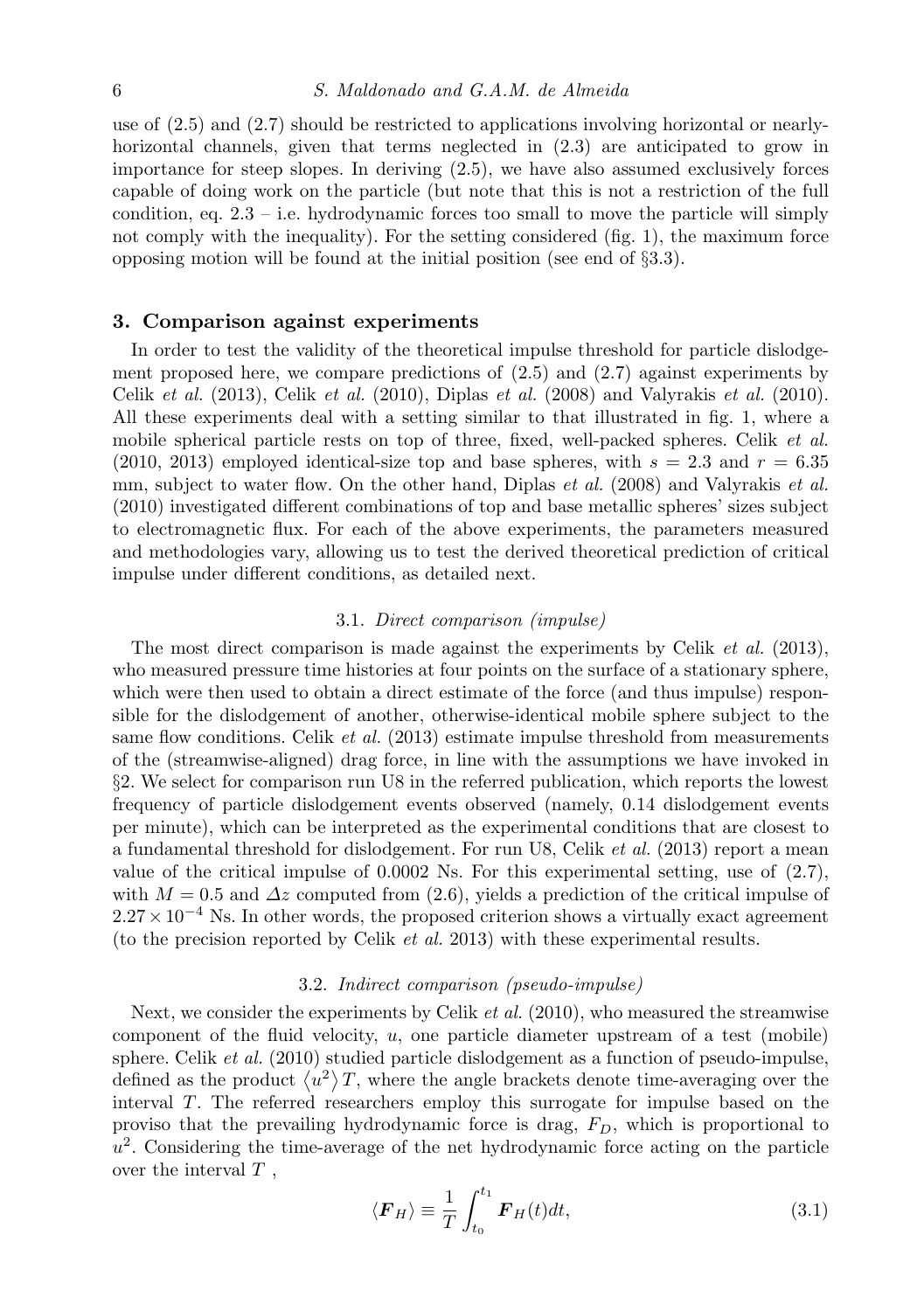the impulse imparted to the particle by the flow over T can also be expressed as  $J =$  $\langle F_H \rangle T$ . We can then find an approximate equivalence between the real impulse, J, and pseudo-impulse employed by Celik et al. (2010),  $J_{ps}$ , as follows:

$$
\|\mathbf{J}_{ps}\| \equiv \langle u^2 \rangle T = \frac{\langle F_D \rangle T}{\frac{1}{2} \rho A_p C_D} \approx \frac{\|\mathbf{J}\|}{\frac{1}{2} \rho A_p C_D},\tag{3.2}
$$

where the conventional parametrisation of the drag force has been employed; i.e.  $F_D =$  $0.5\rho A_p C_D u^2$ , with  $C_D$  representing the drag coefficient and  $A_p$  being the projected area of the spherical particle. The latter may be approximated, due to the assumption of the particle being highly exposed to the flow (also employed by Celik *et al.* 2010), as  $A_p = \pi r^2$ . The assumption of drag being the predominant hydrodynamic force acting on the particle underpins (3.2).

In their experiments, Celik *et al.* (2010) observe a range of values of pseudo-impulse of 0.0034 to 0.0095  $\mathrm{m}^2/\mathrm{s}$ , for which both dislodgement and no-dislodgement events are observed for all values of  $\langle u^2 \rangle$  considered. In other words, below(above) this range of pseudo-impulse, the test particle was never(always) dislodged by the flow. Therefore, the lower limit of this range  $(0.0034 \text{ m}^2/\text{s})$  can be interpreted as the fundamental pseudoimpulse threshold, below which no particle dislodgement is observed.

To test our prediction of critical impulse (2.7), we first convert it to pseudo-impulse via (3.2), and use  $\Delta z = 0.4$  mm. The reason for fixing  $\Delta z$  to the value reported by Celik et al. (2010) is that their experimental setting included the presence of a retention pin downstream of the mobile particle that ensured that once 'fully dislodged', the particle could return to its original position, thus automating the experiment. To transform impulse to pseudo-impulse, a value of  $C_D$  must be assumed (see eq. 3.2). To this end, we employ the value of  $C_D$  from run U8 in Celik *et al.* (2013) (namely,  $C_D = 0.818$ ), who carried out very similar experiments to those of Celik *et al.* (2010), reporting values of  $C_D$  for a resting sphere under diverse flow conditions. As in §3.1, our focus is on run U8 because this run represents the experimental conditions which are closest to a fundamental dislodgement threshold. Use of (2.7) in (3.2), with  $C_D = 0.818$ ,  $M = 0.5$ and  $\Delta z = 0.4$  mm, yields a prediction of critical pseudo-impulse of 0.0035 m<sup>2</sup>/s, which shows a very good agreement with the lower limit experimentally found by Celik et al.  $(2010)$  (i.e. 0.0034 m<sup>2</sup>/s), thus supporting the argument that  $(2.7)$  describes accurately the fundamental impulse threshold for particle dislodgement.

Celik et al. (2010) also proposed an algorithm to predict the critical pseudo-impulse, which yielded an estimate of 0.0033  $m^2/s$  for this experimental setting. This estimate is very close to our prediction of 0.0035  $\mathrm{m}^2/\mathrm{s}$ , but it is important to highlight that the method proposed by Celik *et al.* (2010) i) represents a methodology, rather than an expression, to estimate the critical pseudo-impulse; ii) lacks rigour by requiring a hypothetical initial velocity of the resting particle; and iii) needs input of certain geometric variables (such as lever arms) not required in (2.7).

#### 3.3. Recovery of trend F vs T obtained empirically

Diplas et al. (2008) were the first to demonstrate experimentally the importance of force duration by plotting normalized drag force,  $\ddot{F}_D$ , versus its normalized duration,  $T<sub>D</sub>$ . A metallic particle subject to electromagnetic flux was employed to achieve a highly-controllable flow. Measurements by Diplas *et al.* (2008) (328 in total) collapsed remarkably well into a curve of the form  $\hat{F}_D = K\hat{T}_D^n$ , where K and n are constants obtained from best-fit curves, the latter of which takes a value of  $n \approx -1$  ( $n = -0.99$ , to be precise). Later, Valyrakis et al. (2010) extended this study and provided different values of coefficients  $K$  and  $n$  arising from best-fit curves for different combinations of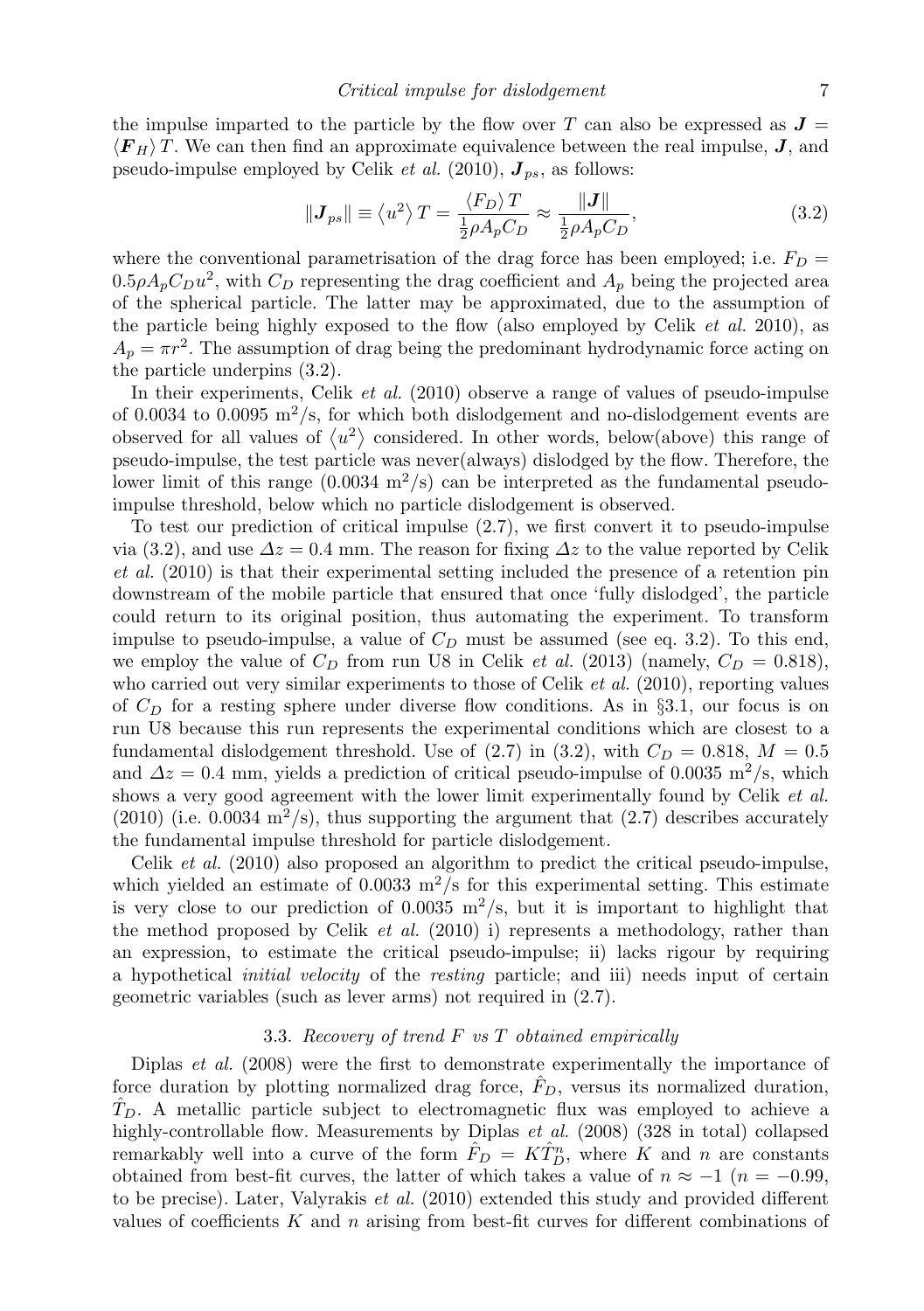top and base spheres' diameters (a total of 1709 data points was obtained); the value of  $n \approx -1$  was confirmed: their reported values of n range from  $-0.89$  to  $-1.07$  with a mean of −0.99 (Valyrakis et al. 2010 employ squared voltage across the electromagnet as proxy for force). We conclude our experimental comparisons by noting that the value of  $n = -1$  is to be expected since, by rewriting (2.5) as  $J_c = ||\langle \mathbf{F}_H \rangle|| \to \sqrt{2m w_s \Delta z}$ , we obtain

$$
\|\langle \boldsymbol{F}_H \rangle\| \approx \left(\sqrt{2m w_s \Delta z}\right) \frac{1}{T},\tag{3.3}
$$

where  $\sqrt{2m w_s \Delta z}$  is indeed a constant for a local bed configuration (i.e. K) and n is precisely equal to  $-1$ . Combinations of  $\|\langle \mathbf{F}_H \rangle\|$  and T falling above the curve given by (3.3) will result in particle dislodgement, so long as the net hydrodynamic force is capable of doing work on the particle during  $T$ . For the problem considered, where  $\mathbf{F}_H$  equals a virtually time-independent constant  $F_H$  over T (a pulse), the condition to verify is  $\widetilde{F}_H \cos \alpha_0 > w_s \sin \alpha_0$ , where  $\alpha_0 = \alpha(t = t_0)$ ; or  $F_H \gtrapprox w_s/3$  for the case of equal-sized top and base spheres (in fig. 1, the maximum force opposing motion is found at  $t_0$ , where  $\sin \alpha_0 = 1/3$ . It is worth remarking that (3.3) is only approximate. In Appendix A, an exact expression is derived for this experimental setting (eq. A 5), which is completely determined if the time history of  $a(t)$  (or the particle's position) is known. However, as discussed in the same appendix, said exact equation reduces to the approximation proposed here (eq. 2.5) for small angular displacement of the particle during dislodgement, as is assumed to be the case with the highly-exposed sphere under consideration. A quantitative comparison between the approximate constant predicted (i.e.  $\sqrt{2m w_s \Delta z}$ ) and K empirically found by Valyrakis *et al.* (2010) cannot be carried out without more detailed information on the experiment, especially pertaining to the electromagnet (e.g. resistance, number of turns in the coil, etc.), which unfortunately is unavailable.

#### 4. Conclusions

We propose a theoretical estimate of the critical impulse of the destabilising hydrodynamic force that must be exceeded to achieve particle dislodgement. The proposed expression, derived from the work-energy principle and valid for the bed setting depicted in fig. 1 and assumptions discussed in  $\S$ 2, represents a scalar value that depends exclusively on the local bed arrangement. The derived impulse-based criterion for dislodgement shows excellent agreement with previously published experimental data by: i) yielding a virtually exact prediction of the critical impulse reported by Celik *et al.* (2013); ii) predicting well the fundamental threshold for particle dislodgement, even when converted to pseudo-impulse (as defined in §3.2), experimentally observed by Celik *et al.* (2010); and iii) naturally recovering the trend  $F \propto T^{-1}$  obtained approximately via best-fit curves by Diplas et al. (2008) and Valyrakis et al. (2010) after analysing a total of 2037 data points combined. The remarkable agreement between the theory here derived and experimental data is encouraging, especially in view of the notorious uncertainty associated with the prediction of initiation of sediment motion. However, availability of relevant empirical data is still rather limited. We hope, therefore, that the present work may be used as theoretical framework that aids in the design of future experiments aimed at continuing the investigation on the importance of hydrodynamic impulse as criterion for particle dislodgement, which will in turn help testing the present theory further.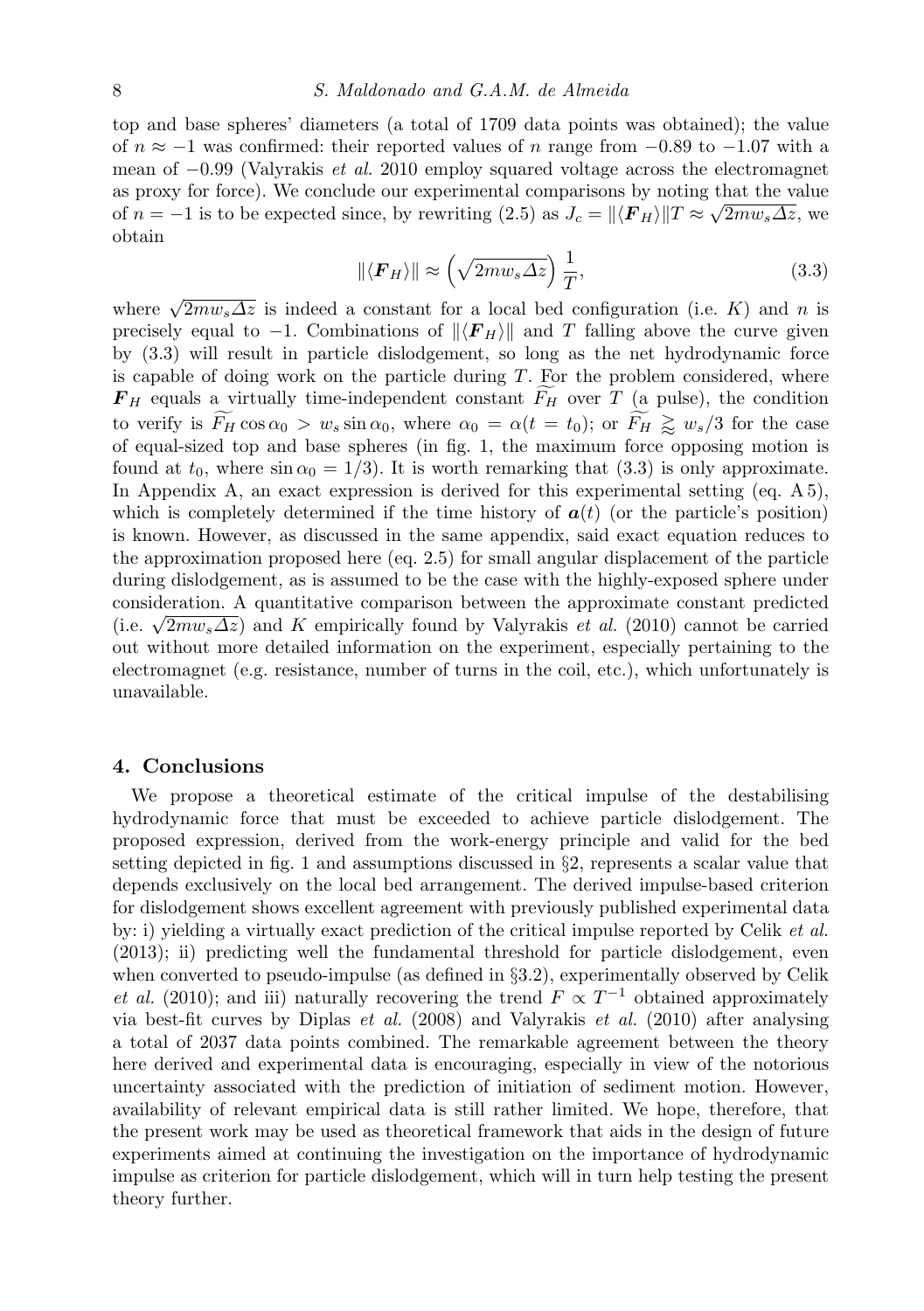Acknowledgements: We would like to thank the contribution of the editor and two anonymous referees, whose insightful reviews of the paper have helped improve the overall quality of the manuscript. SM also wishes to thank Dr. Joanna A. Zielińska for her helpful advice on some of the derivations.

#### Appendix A

We explore here the simplifications adopted to arrive at (2.5) from (2.3). Referring to the setting depicted in fig. 1, motion takes place in the  $x - z$  plane, such that for  $t > t_0$ ,  $\sum \mathbf{N}_i(t) \equiv \mathbf{N}(t) = N_x(t)\hat{i} + 0\hat{j} + N_z(t)\hat{k}$ , where  $\hat{i}$ ,  $\hat{j}$  and  $\hat{k}$  are the unit vectors pointing in the x, y and z directions, respectively. In general, we have  $\mathbf{F}_H(t) = F_{Hx}(t)\hat{i}+$  $F_{Hy}(t)\hat{j} + F_{Hz}(t)\hat{k}$ ,  $a(t) = a_x(t)\hat{i} + a_y(t)\hat{j} + a_z(t)\hat{k}$  and  $w_s = -w_s\hat{k}$ . At any time, the position of the particle is completely determined by the angle  $\alpha(t)$  formed by the straight line from the mobile particle's centroid to the pivot axis  $P$  and the vertical (see fig. 1), which varies from  $\alpha(t = t_0) = \alpha_0$  to  $\alpha(t = t_1) = \alpha_1 = 0$ . For convenience let us define, for any function  $g(\theta)$ , the operator

$$
\langle g(\theta) \rangle_{\omega} \equiv \int_{t_0}^{\omega} g(\theta) d\theta, \tag{A.1}
$$

which allows us to write the left-hand-side of (2.3) as

$$
\langle \boldsymbol{F}_H(t) \cdot [\langle \boldsymbol{F}_H(\tau) \rangle_t + \langle \boldsymbol{w}_s \rangle_t + \langle \boldsymbol{N}(\tau) \rangle_t ] \rangle_{t_1}.
$$
 (A 2)

As discussed in §2, the first dot product can be written as  $0.5 \langle F_H \rangle_{t_1}^2$  (where  $F_H \equiv$  $\|F_H\|$ , so our focus here is on the second and third dot products. Defining  $\hat{\boldsymbol{n}}(t)$  =  $n_x(t)\hat{i} + n_z(t)\hat{k}$  as the unit vector pointing in the direction of  $N(t)$ , the sum of forces along  $\hat{\mathbf{n}}(t)$  yields  $\mathbf{N}(t) = [(m\mathbf{a}(t) - \mathbf{w}_s - \mathbf{F}_H(t)) \cdot \hat{\mathbf{n}}(t)] \hat{\mathbf{n}}(t)$ . We can then write the products of interest as follows:

$$
\left\langle \boldsymbol{F}_{H}(t) \cdot \left\langle \boldsymbol{w}_{s} \right\rangle_{t} \right\rangle_{t_{1}} = -w_{s} \left\langle F_{Hz}(t) \left[ t - t_{0} \right] \right\rangle_{t_{1}} \tag{A.3}
$$

and (omitting functions' arguments for clarity)

$$
\langle \mathbf{F}_{H} \cdot \langle \mathbf{N} \rangle_{t} \rangle_{t_{1}} = \langle \mathbf{F}_{H} \cdot \langle (m\mathbf{a} \cdot \hat{\mathbf{n}}) \hat{\mathbf{n}} \rangle_{t} \rangle_{t_{1}} +
$$
\n
$$
\langle \mathbf{F}_{H} \cdot \langle -(\mathbf{w}_{s} \cdot \hat{\mathbf{n}}) \hat{\mathbf{n}} \rangle_{t} \rangle_{t_{1}} + \langle \mathbf{F}_{H} \cdot \langle -(\mathbf{F}_{H} \cdot \hat{\mathbf{n}}) \hat{\mathbf{n}} \rangle_{t} \rangle_{t_{1}}
$$
\n
$$
= m \langle F_{Hx} \langle a_{x} n_{x}^{2} + a_{z} n_{x} n_{z} \rangle_{t} + F_{Hz} \langle a_{x} n_{x} n_{z} + a_{z} n_{z}^{2} \rangle_{t} \rangle_{t_{1}} +
$$
\n
$$
w_{s} \langle F_{Hx} \langle n_{x} n_{z} \rangle_{t} + F_{Hz} \langle n_{z}^{2} \rangle_{t} \rangle_{t_{1}} -
$$
\n
$$
\langle F_{Hx} \langle F_{Hx} n_{x}^{2} + F_{Hz} n_{x} n_{z} \rangle_{t} + F_{Hz} \langle F_{Hx} n_{x} n_{z} + F_{Hz} n_{z}^{2} \rangle_{t} \rangle_{t_{1}} (A 4)
$$

The assumption invoked in §2 that  $\mathbf{F}_H$  acts predominantly in the x-direction, such that  $\mathbf{F}_H \approx F_{Hx} \hat{i}$  (or  $F_{Hz} \approx 0$ ), leads to vanishing of (A 3) and reduces (A 4) to  $\langle mF_{Hx} \langle a_x n_x^2 + a_z n_x n_z \rangle_t + w_s F_{Hx} \langle n_x n_z \rangle_t - F_{Hx} \langle F_{Hx} n_x^2 \rangle_t \rangle_{t_1}$ . The second proviso discussed in §2 states that the angular displacement  $(\alpha_1 - \alpha_0)$  is small, such that  $n_x \to 0$ (or  $n_z \to 1$ ), thus further leading to  $n_x n_z \to 0$  and  $n_x^2 \to 0$ , and hence vanishing of (A 4) altogether.

The above discussion justifies simplifying  $(2.3)$  to  $(2.5)$  (for the conditions stated in §2) when no detailed information (time series) of all relevant forces is available, which is the anticipated case for most experimental studies. However, for highly-controlled experiments such as those discussed in §3.3, where  $\mathbf{F}_H$  has a time-independent magnitude  $F_H$  and constant direction  $\hat{i}$ , the treatment of the full dislodgement condition presented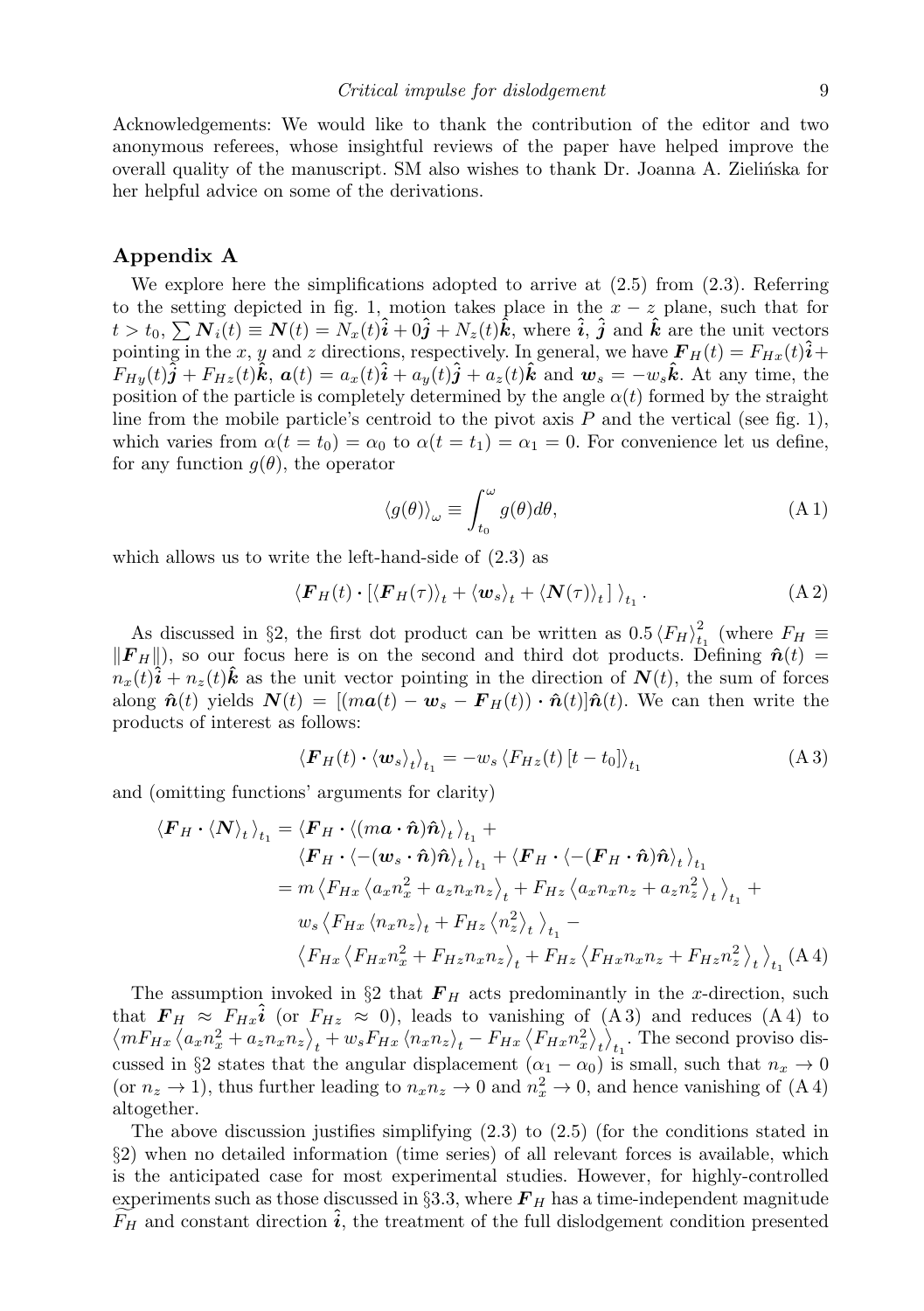in this appendix may be useful. Under said conditions, (2.3) becomes

$$
\widetilde{F_H}\left[\frac{\widetilde{F_H}}{2}T^2 + \left\langle m\left\langle a_x n_x^2 + a_z n_x n_z \right\rangle_t + w_s \left\langle n_x n_z \right\rangle_t - \widetilde{F_H}\left\langle n_x^2 \right\rangle_t \right\rangle_{t_1}\right] > mw_s \Delta z, \quad \text{(A 5)}
$$

which, naturally, reduces to  $(2.5)$  if terms  $n_x n_z$  and  $n_x^2$  are neglected as before.

## Appendix B

Consider fig. 1, where all spheres have equal radii  $r$ . Connecting the centroids of all four spheres at the initial position draws a regular tetrahedron with edge length 2r. The distance from any vertex of the base (which is an equilateral triangle) to its own The distance from any vertex of the base (which is an equilateral triangle) to its own<br>centroid, c, is thus  $2r/\sqrt{3}$ . Then, the vertical distance from c to the centroid of the centroid, c, is thus  $2r/\sqrt{3}$ . Then, the vertical distance from c to the centroid of the upper sphere (point A) is  $2\sqrt{2}r/\sqrt{3}$ . At the dislodged position, it is readily seen that the vertical distance from the plane where the centroids of the base spheres lie to the centroid vertical distance from the plane where the centroids of the base spheres he to the centroid<br>of the upper (dislodged) sphere (point B) is  $\sqrt{4r^2 - r^2} = \sqrt{3}r$ . The change in vertical of the upper (dislodged) sphere (point *B*) is  $\sqrt{4r^2 - r^2} = \sqrt{3r}$ . The change in vertical distance from the initial to the dislodged position,  $\Delta z$ , is therefore  $\sqrt{3}r - 2\sqrt{2}r/\sqrt{3} =$ distance from the finitial to the dislogued position,  $\Delta z$ , is therefore  $\sqrt{3}r - 2\sqrt{2}r/\sqrt{3} =$ <br> $(3 - 2\sqrt{2})r/\sqrt{3}$  (eq. 2.6). Similarly, if we consider spheres of different size, such that the top(base) sphere(spheres) has(have) a radius  $r_2(r_1)$ , where  $r_2 > r_1$ , the same procedure yields  $\Delta z = \sqrt{2r_1r_2 + r_2^2} - \sqrt{2r_1r_2 + r_2^2 - r_1^2/3}$ .

#### REFERENCES

- Barati, Reza, Neyshabouri, Seyed Ali Akbar Salehi & Ahmadi, Goodarz 2018 Issues in eulerian–lagrangian modeling of sediment transport under saltation regime. International Journal of Sediment Research .
- BUFFINGTON, JOHN M & MONTGOMERY, DAVID R 1997 A systematic analysis of eight decades of incipient motion studies, with special reference to gravel-bedded rivers. Water Resources Research 33 (8), 1993–2029.
- Celik, Ahmet Ozan, Diplas, Panayiotis & Dancey, Clint L 2013 Instantaneous turbulent forces and impulse on a rough bed: Implications for initiation of bed material movement. Water Resources Research 49 (4), 2213–2227.
- Celik, Ahmet O, Diplas, Panayiotis, Dancey, Clinton L & Valyrakis, Manousos 2010 Impulse and particle dislodgement under turbulent flow conditions. Physics of Fluids 22 (4), 046601.
- Diplas, Panayiotis, Dancey, Clint L, Celik, Ahmet O, Valyrakis, Manousos, Greer, KRISTA  $\&$  AKAR, TANJU 2008 The role of impulse on the initiation of particle movement under turbulent flow conditions. Science 322 (5902), 717-720.
- FENTON, JD & ABBOTT, JE 1977 Initial movement of grains on a stream bed: The effect of relative protrusion. Proc. R. Soc. Lond. A 352 (1671), 523–537.
- Heathershaw, AD & Thorne, PD 1985 Sea-bed noises reveal role of turbulent bursting phenomenon in sediment transport by tidal currents. Nature 316 (6026), 339.
- KUDROLLI, ARSHAD, SCHEFF, DAVID & ALLEN, BENJAMIN 2016 Critical shear rate and torque stability condition for a particle resting on a surface in a fluid flow. Journal of Fluid Mechanics 808, 397–409.
- Nelson, Jonathan M, Shreve, Ronald L, McLean, Stephen R & Drake, Thomas G 1995 Role of near-bed turbulence structure in bed load transport and bed form mechanics. *Water resources research* **31** (8), 2071–2086.
- PANTALEONE, J & MESSER, J 2011 The added mass of a spherical projectile. American Journal of Physics **79** (12), 1202–1210.
- Schmeeckle, Mark W, Nelson, Jonathan M & Shreve, Ronald L 2007 Forces on stationary particles in near-bed turbulent flows. Journal of Geophysical Research: Earth Surface 112 (F2).
- Sumer, B Mutlu, Chua, Lloyd HC, Cheng, N-S & Fredsøe, Jørgen 2003 Influence of